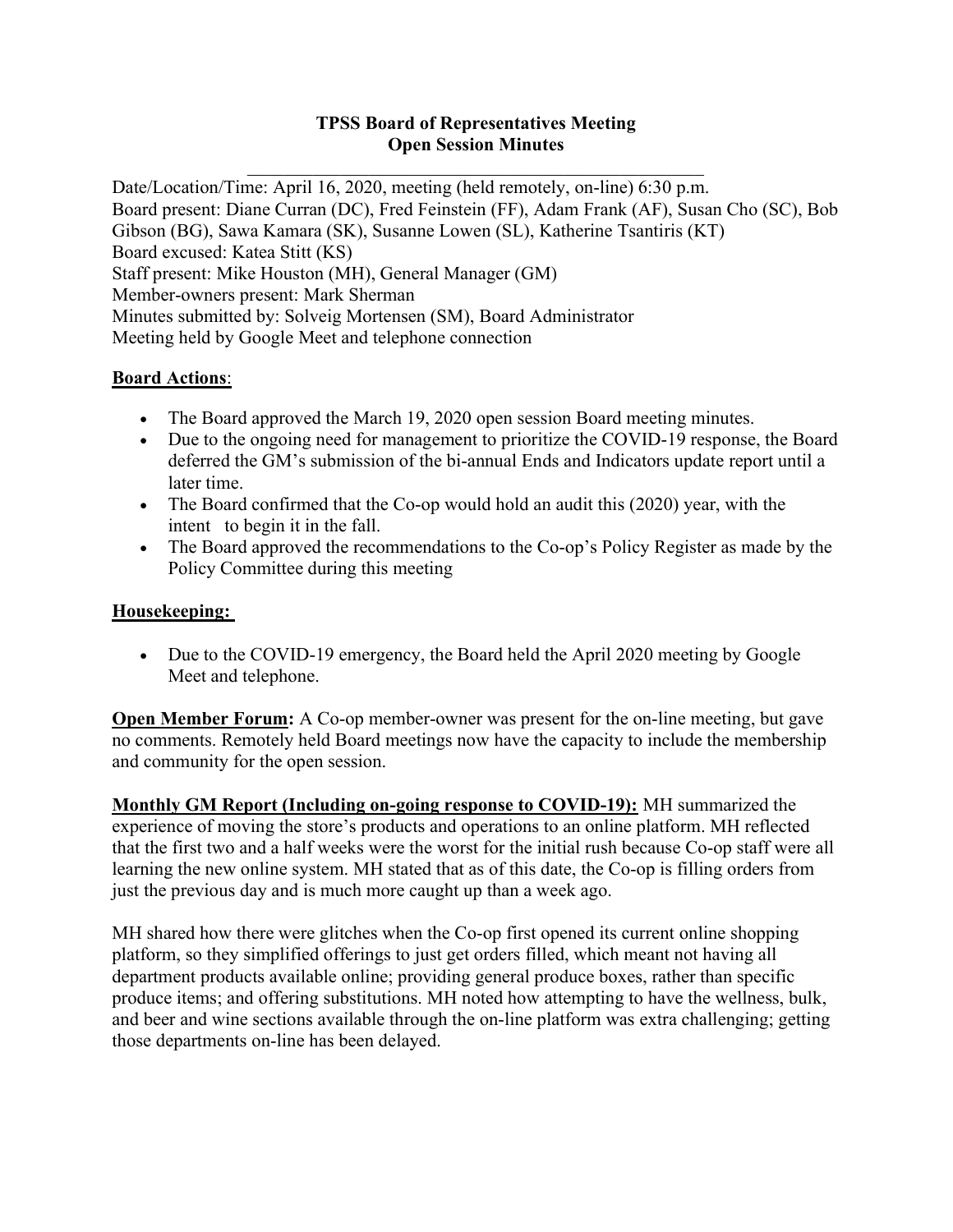MH shared that the Co-op continues to add more of the store's products, including beer and wine, into the new online system, and that he hopes the Co-op will increasingly be able to complete more customized orders, allowing customers to pick items in a more a la carte fashion.

MH explained that, in the past, the state of Maryland did not allow the SNAP program to include online sales, so he has been working with Crossroads and Lorig Charkoudian to find an accommodation. Now the Co-op has an outside terminal, which allows SNAP beneficiaries to pay for purchases using SNAP benefits. MH shared that his collaborators are trying to bring the same accomodation to other venues.

In response to questions re: 1) how many orders the Co-op is filling daily and 2) how the Co-op's sales volume compares with previous, ordinary times, MH shared that the Co-op is filling between 160-200 orders a day. MH also shared that the average basket size is large, larger than at the peak of the initial pandemic reaction purchasing. However, MH clarified that there have been no small basket sales, which would normally decrease the average basket size; in other words, pedestrian sales of just a single item or two no longer occur.

In response to the question of how the Co-op's sales volume compares now to when the Co-op first moved sales online, MH recounted how the Co-op experienced the peak of its online sales (thus far) at the launch of the online store. MH noted that with 300 orders at that time, the servers crashed for four hours. MH highlighted that the Co-op is filling a much greater percentage of orders now. The latest number is that on average, 77% of an order is filled.

In regards to issues with the supply chain, MH shared that with the exceptions of flour and toilet paper, everything is coming in. MH also speculated that currently, every grocery store in the country is ordering at a higher volume, so items ordered multiple times a week now come in maybe once or twice weekly.

In regards to how the Co-op has selected which brands of products to order, MH shared that the Co-op selected the brands which were the top sellers during the initial pandemic reaction purchasing. MH explained how if a grocery store's sales volume decreases by a certain percentage, it is in a grocery store's best interest to decrease product selection by a certain percentage. MH emphasized how the Co-op wants items on its website that will sell.

In regards to whether the Co-op will eventually have the capacity to provide special orders, MH confirmed that the Co-op is working on making full-case purchases available online.

In response to a question re: what safety protocols the Co-op is following for the staff (and customers) MH shared that the Co-op continues to take the following steps:

- arranging for staff to provide transportation to and from work, for those staff who need it, so they do not have to take public transportation;
- asking staff to refrain from visiting other public places;
- increasing the employee discount, so staff do not have to grocery shop elsewhere;
- asking staff to respect the severity of the COVID-19 pandemic impacts;
- limiting the number of staff who work together at any given time and practicing social distancing inside the store;
- asking all staff to wear masks and continue wearing gloves;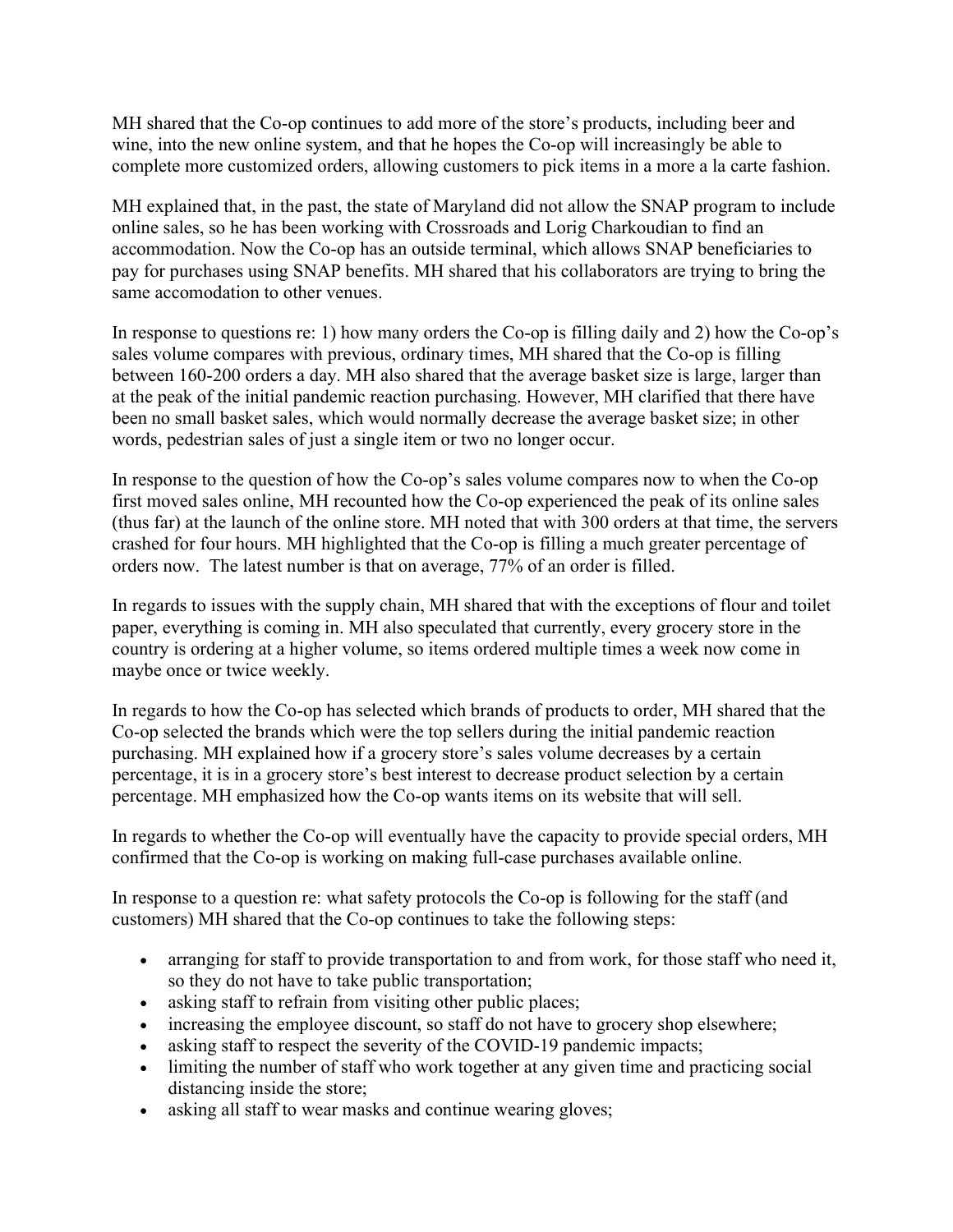- stepping away from the pick-up table after placing the boxes down, allowing customers to pick up orders from a safe social distance;
- trying to follow all the unfolding CDC guidelines;
- communicating with other urban co-ops; and
- submitting a request for an NCG support program.

In response to a question re: if any other co-ops have also switched to online ordering, MH stated that he understands a Kroger store in Ohio (a private grocery outlet) may be piloting an online system, and Flatbush Food Co-op is currently following a limited entry protocol.

A Board member commented on hearing stories about grocery stores having issues with people coming into contact and becoming sick or even dying during this crisis. The Co-op seems ahead of the curve in moving its operations online.

Board members gave the feedback that the communications they have received and the Co-op's facebook page demonstrate public appreciation for the Co-op's efforts during this pandemic. MH commented that the appreciation is very well received and confirmed that electronic communication is the safest way to receive appreciation at this time (as opposed to actual cards).

The Board and MH discussed the subject of tips and tipping. MH noted that the Co-op would want to be particularly mindful of how as an essential business, Co-op staff are still receiving paychecks while many people in the community and greater public are not. MH also noted how tipping Co-op staff was not a regular practice prior to the pandemic, but he observed that it is a consideration.

MH commented that he imagines the Co-op/grocery stores may need to continue with this new method of on-line shopping for some time.

Ends and Indicators Update: Due to the need to prioritize the COVID-19 crisis response, the ends and indicators update report was deferred to a later time. The Board planned to check with the GM about its status next month.

#### Board Business

Annual Decision to have Audit: AF recounted while the Co-op's by-laws stipulate that the Co-op conduct an audit at least every other year, Maryland Cooperative statute requires Maryland co-op's to perform an audit annually. The Board made the decision to hold an audit in the 2020 year and projected beginning it in the early fall.

#### Committee updates (MCAC, PC):

#### Membership and Community Affairs Committee (MCAC):

Spring Member meeting: FF confirmed that the Co-op's spring member-owners meeting will be held online on Tuesday, May  $7<sup>th</sup>$ . FF relayed that the MCAC is still determining the preferred technical platform for meeting remotely and shared that the MCAC suggests using something that can include at least 30-40 people.

FF shared that the MCAC discussed the meeting's agenda and they anticipate that people will be focused on learning what is happening at the store and understanding the Co-op's current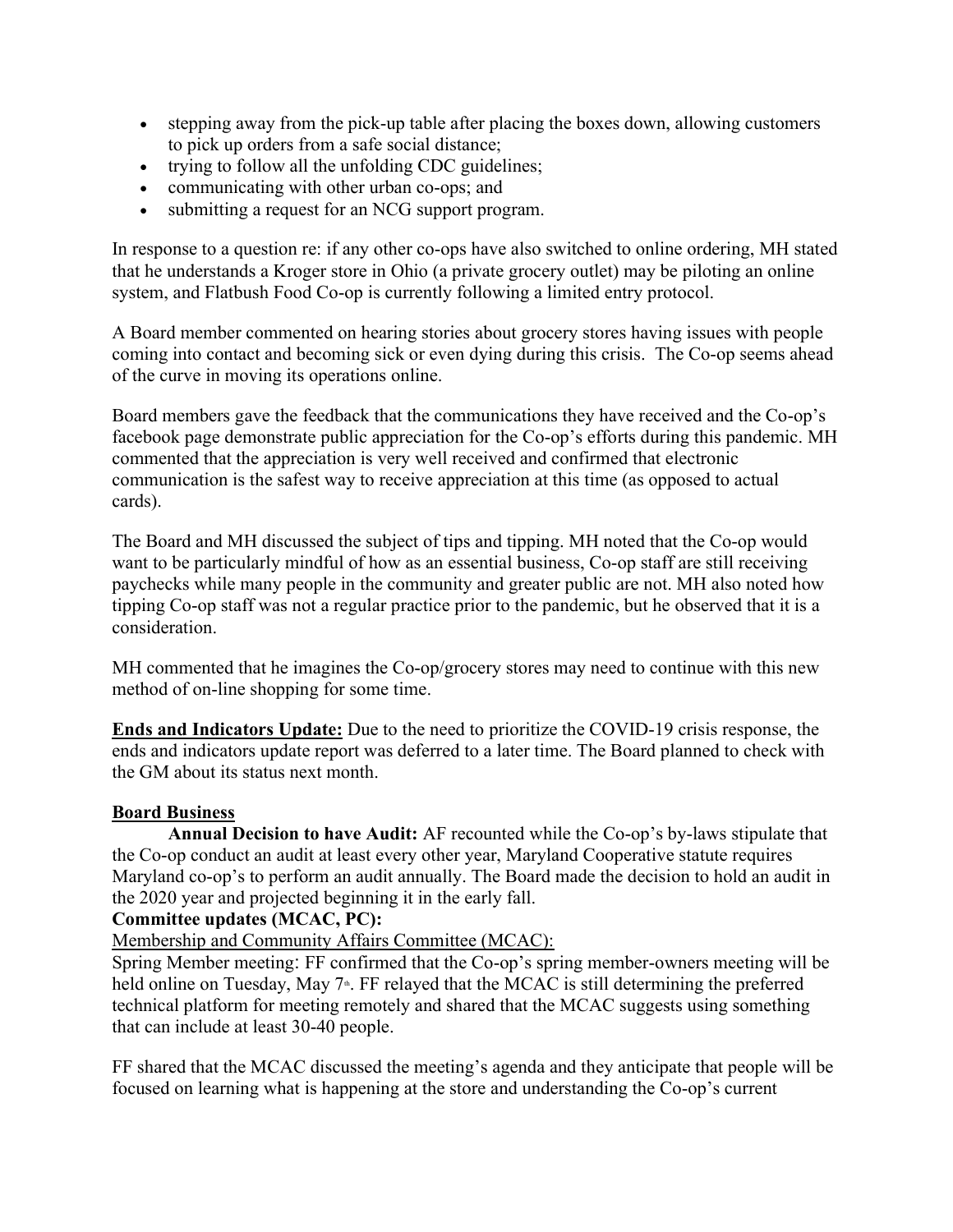operational outlook. MH confirmed that using a moderator to address questions meeting attendees submit in advance or type at the time, may be the most effective way to manage the meeting.

FF reported that the MCAC also discussed SL's initiating a summary report for the meeting, regarding big picture considerations about food security as related to the COVID-19 pandemic.

The Board planned to collaborate with the GM to provide a member communication re: how the spring member-owner meeting and other Co-op meetings will be held remotely and the protocol to participate in them.

Policy Committee (PC): AF informed the Board that the PC decided to continue reviewing the Co-op's By-Laws annually to ensure that the Board remains in compliance and completes any needed updates.

AF reported that the PC made the following recommendations regarding policies within the Policy Register:

- Modify G4.1.1 to state that the Board meeting agenda's need to be posted seven days in advance of the meeting, online (on the Co-op's website) and inside the store, when the store re-opens to the public.
- Modify G5.4.2 to clarify that the Board Secretary does not interview a departing GM if they are fired.
- Modify M1.3 to move the Secretary's job description into the part of the policy register that describes it.

AF explained that the PC would wait until the next By-Law review before changing its current ad hoc status to that of a standing committee. It was suggested that temporary "committees" be called "working groups," so they wouldn't need to be listed in the Policy Register, with their committee charter reviewed each year.

The Board approved the changes that AF and the PC described in this meeting.

DC confirmed that the Board is still interested in having the Nominating Committee and Personnel Committee, in particular, create their topical calendars for the 2020 year.

Adjourned 7:50pm

#### Board Representatives' Committee Memberships:

Membership and Community Affairs Committee: FF, SK, BG, DC (FF Chair) Audit and Finance Committee: AF, SC, BG, KT (AF Chair) Personnel Committee: DC, SK, KS (DC Chair) Policy Committee: SC, AF, KT (SC Chair) Nominations Committee: SK, FF, BG (SK Chair) Junction Committee: FF, SK, KS (FF Chair) Expansion Committee: AF, SC, SL (AF Chair) Board Development Committee: DC, AF (chair position shared)